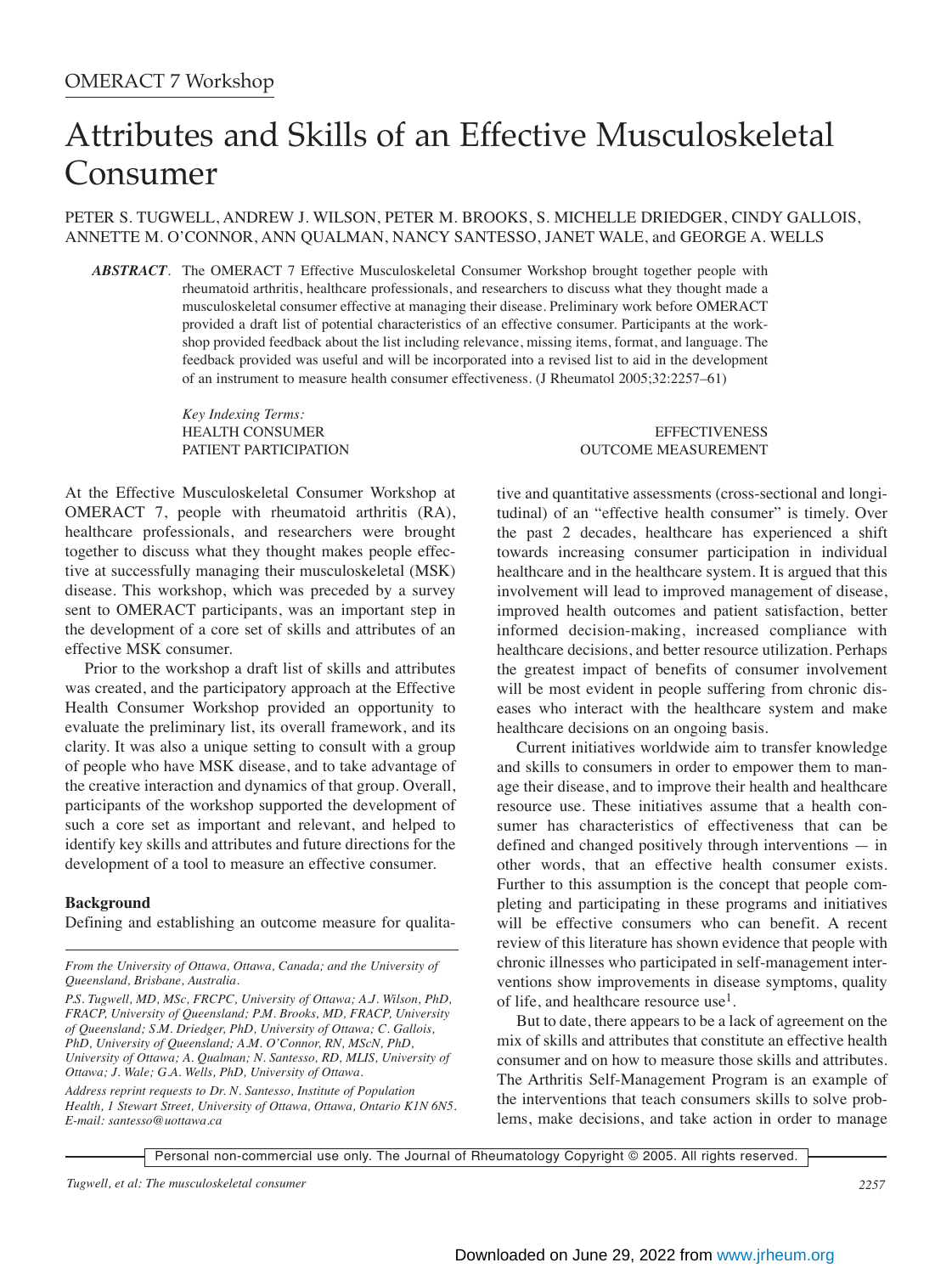their disease, while other programs focus on teaching consumers how to medically manage their disease<sup>2</sup>. Without an agreed-upon consistent set of measures of the characteristics of an effective consumer, it is difficult to evaluate and compare the success of such initiatives.

In 2003, the Canadian Institutes of Health Research granted funding for a collaborative research project between the University of Ottawa, Canada, and the University of Queensland, Australia, to determine what is and how to measure an effective arthritis and MSK health consumer. There are 3 main objectives of the project: (1) to develop an operational definition of an effective health consumer in terms of core skills, behaviors, attributes, beliefs, and norms as perceived by health consumers and clinicians; (2) to identify and define generalizable indicators that can be used to measure skills, behaviors, attributes, attitudes, beliefs, and norms; and (3) to develop an agreed set of valid and reliable measures of these indicators.

This project uses a participatory action research approach, involving people who are directly affected by the research: people with MSK diseases and their families; and people who are involved in activities to increase consumer effectiveness and use the results in practice — clinicians, academics, and health consumer organizations associated with MSK diseases. Both groups will be involved in all 6 phases of the project over the 3 year timeline.

# **Phases of the Effective Musculoskeletal Health Consumer Project**

I: Archival search for definitions and descriptions of health consumers.

II: Develop an operational definition of an effective health consumer and conduct semistructured interviews with stakeholder groups. Stakeholder groups include people with MSK diseases and their family, clinicians, academics, and representatives from health consumer organizations. Interviews are to obtain views about what is an effective consumer.

III: Identify and define scales in the literature that can be used to measure an effective health consumer and survey stakeholders about the identified list of skills, attributes, and scales.

IV: Consolidate data from Phase I–III and analyze using the OMERACT filter of truth, discrimination, and feasibility.

V: Hold consensus conference and develop an agreed set of valid and reliable measures of the agreed skills and attributes of an effective health consumer. Determine research agenda.

VI: Disseminate and seek funding to carry out research agenda to validate measures.

In addition to participation of multiple stakeholders in the research collection phases, the research project is overseen by multidisciplinary teams from many countries. The

Effective Consumer Steering Group Committee has 11 members from Australia and Canada, including rheumatologists and physicians; epidemiologists; science and social science academics with expertise in health communication and consumer decision-making; and consumer representatives. The project is also guided by a Consumer Advisory Panel of 5 consumer representatives from Australia, Canada, and the United States, representing the voice of consumers; panel members have a broad spectrum of MSK diseases including rheumatoid arthritis, osteoarthritis, and back pain.

# **Prior to OMERACT**

Before OMERACT 7, Phases I and II were completed to inform a preliminary list of skills and attributes. A review of the literature was performed, an investigator workshop to develop an operational definition occurred, and in-depth interviews with relevant stakeholders were conducted and analyzed. The purposive review of the literature found definitions of consumers in the literature from multiple disciplines, including economics, sociology, psychology, and health. Reputable reference books and websites, and articles describing measurement scales of skills and attributes of a health consumer, were also retrieved. Definitions were analyzed and common themes extracted. A more detailed report of the search strategy and results is described by Brabant, *et al*3. Eight themes indicating characteristics of the skills and attributes of an effective consumer were identified from the literature review:

## **Themes from the Review of the Literature**

1. Individual differences, including self-motivation and optimism;

- 2. Patient-centered idealism;
- 3. Informed decision-making;
- 4. Communication acts by patients;
- 5. Access to information and resources;
- 6. Rights and responsibilities;

7. Relationship between patient and professionals, others, institutions, and culture; and

8. Market metaphor, emphasizing the individual as consumer of products and services.

The results of the literature review were used to inform the first meeting of the Steering Group Committee, which took place in Brisbane, Australia, in April 2003. It was decided early in discussions there that the group would delay defining an effective health consumer conceptually, but would focus on the development of an operational definition, which would be consistent with the deductive process of this research. Therefore, a draft operational definition of an effective health consumer was created. Four main abilities were identified with a number of skills and attributes within each of the 4 categories. It was recognized that some themes, such as knowledge, awareness, confi-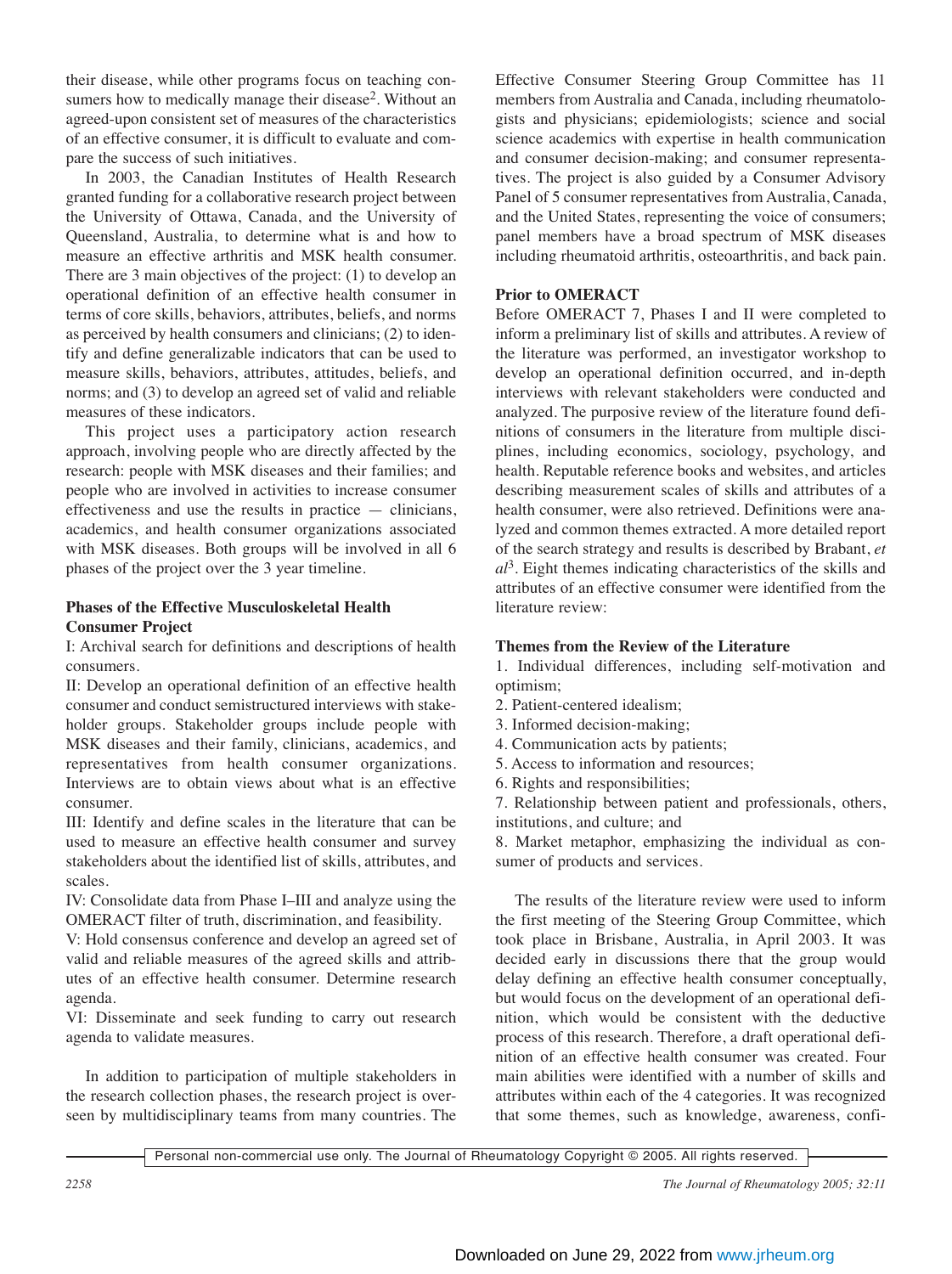dence, and competence, span all 4 categories. Overarching all categories is the concept that the consumer is "person centric" — that even though the consumer is situated and influenced by society and the healthcare system, this project will focus on the individual and his/her individual characteristics of effectiveness. Also emphasized was the defining and measuring of a consumer who lives in an ideal world. The group agreed that personal, financial, societal, and social influences could limit or enhance the effectiveness of the consumer, but that these factors could be assessed in the future and potentially used as predictor variables (Table 1).

Semistructured interviews of the stakeholder groups were also completed. About 35–40 interviews were conducted in both Australia and Canada with people and family affected by MSK diseases, rheumatologists and physicians, and representatives from healthcare organizations associated with MSK diseases. Comment was invited from interviewees with MSK disease: "...describe a personal experience that you thought was especially effective or ineffective in handling your condition — please explain what was good or bad about it  $-$  what could have been different?"; other interviewees were asked to describe experiences of their family members, patients, or clients. Followup questions were also used to prompt further discussion but not lead the interviewees. In April 2004, after data collection and transcription, an interim analysis of the data was completed and feedback was obtained from the Steering Committee and Consumer Advisory Panel. That people believe there are specific behaviors and attitudes that help manage and cope with their disease was made clear in the interviews. Seven main themes emerged, as listed in Table 2.

At a meeting of the Project Team in April 2004, data from Phase I (the literature review and analysis) and Phase II (the operational definition and the interviews with quick analysis) were triangulated. A list of characteristics of an effective consumer, identified in the previous phases, was developed from the data. About 100 characteristics were compiled, which the team then worked to frame, organize, and simplify to about 50 characteristics.

Three weeks before OMERACT 7, about 200 OMER-ACT participants were sent a survey that included a background paper about the project, recent work, and the draft list of characteristics of an effective consumer. Participants were asked to review the list and rate how important each characteristic was and to indicate whether the item was clearly written. There were 59 respondents (30% response rate), which included 13 people with arthritic conditions, as well as researchers and healthcare professionals. Overall, people felt that most items on the list were very important, but that more work was needed to ensure the characteristics were not "double-barrelled" — one item often covered multiple skills and characteristics — nor "multi-interpretable" — items often had many meanings. Respondents had also been asked to suggest other skills and attributes they felt were important but were not in the draft list (we had a few suggestions). However, it was thought that this type of information would instead come out of the small group discussions during the workshop.

#### **At OMERACT** 7

The Effective Consumer Workshop was attended by about 50 people at OMERACT 7, including patients, researchers, and clinicians. The workshop began with a brief introduction and review of the work to develop the preliminary list of skills and attributes. Participants then broke out into 4 small groups. Groups were asked to discuss the following: "What characteristics do you think people with a musculoskeletal disease should have to handle their disease?" and to consider the preliminary list of characteristics for missing, confusing, or irrelevant items. A rapporteur from each

*Table 1.* Framework and operational definition of an effective health consumer.

| Ability to Find and Understand Options        | Ability to Clarify Personal Values                             |
|-----------------------------------------------|----------------------------------------------------------------|
| Searching skills                              | Awareness of basic values                                      |
| Sources of knowledge                          | Consistent identification of societal and personal values      |
| Ability to access resources                   | Priority setting and weighing options                          |
| Open mind/Questioning attitude                | Evaluation skills                                              |
| Ability to ask questions and question framing | Ability to anticipate consequences and outcomes                |
| Discerning ability                            | Considers personal and others' past experience and use         |
| Critical appraisal                            | Communication skills                                           |
| Probability understanding                     | Clarification skills                                           |
| Numeracy and literacy                         | Sense of personal and social identity, self-esteem             |
| Tailoring information to self                 | Recognition of patient with disease versus person with disease |
|                                               | Valuing time (discount)                                        |
| Ability to Negotiate Chosen Roles             | Motive and perception of disease                               |
| Assertiveness                                 |                                                                |
| Communication skills                          | Ability to Negotiate and Achieve Preferred Options             |
| Listening and negotiating skills              | Persistence                                                    |
| Empathy                                       | Change skills                                                  |
| Self-motivation                               | Organization skills                                            |
|                                               | Social influence (positive vs negative)                        |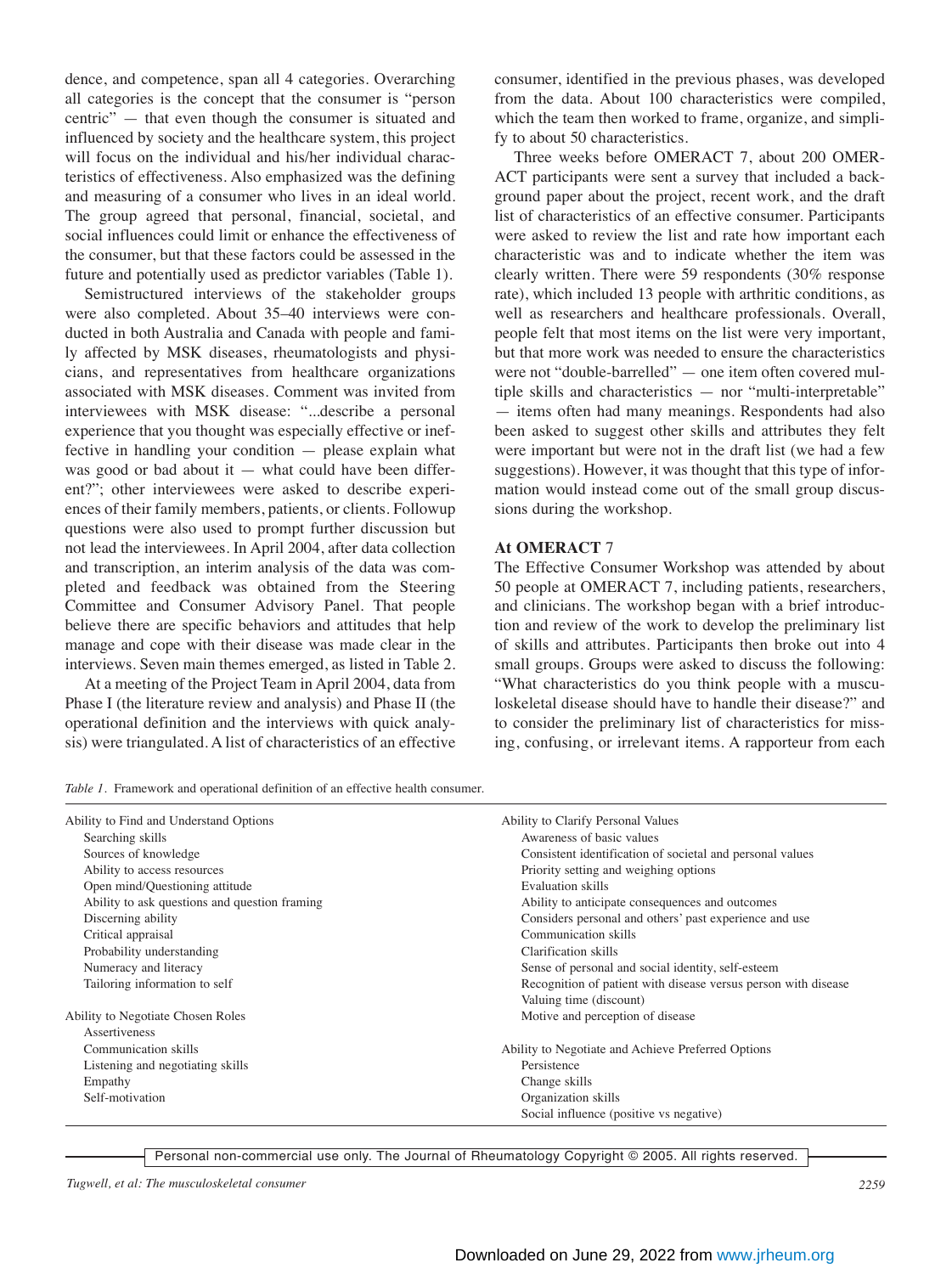| 1. Information seeking                                                  | 5. System negotiation                                              |
|-------------------------------------------------------------------------|--------------------------------------------------------------------|
| Information seeking - sources, etc.                                     | Trust and transparency in relationships                            |
| Knowledge - awareness of need, importance                               | General physician's role                                           |
| Evaluating - who can and how to                                         | Specialist's role                                                  |
| Other skills: open-mindedness, questioning attitude, knowledgeable,     | Communication with physicians                                      |
| able to access information, able to rely on others, proactive           | Self-management (i.e., using system to get "better" physiotherapy, |
| 2. Decision making considerations                                       | homecare, staying independent, medications, etc.)                  |
| Tailoring/adapting information to self                                  | Other skills: assertiveness, communication skills, knowledge of    |
| Setting goals                                                           | their body and disease, access to and willingness to work with     |
| Determining values                                                      | organizations and health care professionals, trusting relationship |
| Priority setting                                                        | with health care professionals                                     |
| 3. Implementing decisions                                               | 6. Interaction with social environment                             |
| Treatment strategies                                                    | Social connectedness                                               |
| Recognition of rights versus acting on rights                           | Support                                                            |
| Lifestyle changes                                                       | Importance of consumer groups and support groups                   |
| Higher order/tacit knowledge                                            | 7. Individual differences                                          |
| Other skills: willing to comply with treatment, patience,               | Disease acceptance                                                 |
| responsibility for control over illness, flexible character, ability to | Coping with the illness (facilitators and barriers)                |
| change lifestyle, routine, etc.                                         | Depression                                                         |
| 4. Role negotiation                                                     | Motivation for treatment                                           |
| Reconstruction of self                                                  | Significance of pain, disease stage, etc.                          |
| Sense of control (patient label)                                        | Demographics - gender, age, culture and education                  |
| Self-efficacy (physician label)                                         | Other skills: Positive outlook, realistic expectations, can cope   |
| Developing sense of normalcy or defining new normal                     | with loss of independence, control over disease, strong coping     |
| Dealing with invisibility of disease                                    | skills, determination                                              |
| Communication with family/friends                                       |                                                                    |
| Patient's role with doctors                                             |                                                                    |
| Other skills: ability to engage others and assess other's comfort level |                                                                    |
| with illness, empathetic, able to maintain their own identity and not   |                                                                    |
| be defined by the disease, self-efficacy (belief that can do, manage    |                                                                    |
| and have control)                                                       |                                                                    |
|                                                                         |                                                                    |

group then presented the key issues that emerged from their discussion to the larger group at the end of the workshop. Participants had questions and suggestions about the overarching principles behind the list, specific items, and the format of the list itself.

Generally, there were questions about the definition of "effective." For example, if a person was effective, would it mean better disease outcomes, increased satisfaction with care, more "right" decisions, and/or one's own decisions? Was the list defining an "effective" consumer or a "super" consumer? Moreover, did the effective consumer only exist in an ideal situation? Many participants pointed out numerous external factors that can influence how effective people may or could potentially be in handling their disease: people interact with different healthcare systems and healthcare professionals, with their own level of effectiveness (e.g., the effective or noneffective physician); people are faced with substantially diverse economic or financial situations, and also hold different cultural beliefs.

Participants also suggested different ways to organize the list of skills and attributes. Some made a distinction between attitudes, knowledge, and skills and imagined a list divided into those domains. Others distinguished between skills and attributes that could and could not be modified, while others thought that the items should be divided into skills and attributes that were specific to a situation, for example, skills needed when working with the healthcare system or in the consultation process. In some groups, skills in managing the consultation process and developing the relationship with the healthcare professional were emphasized over other situations.

The importance of many of the items on the list was confirmed, but despite their number — over 50 items — participants indicated other noteworthy items were missing. Some referred to individual personality traits such as having stamina, a healthy scepticism, hope, and a fighting spirit or the ability to face fears and anxiety. Other items addressed the concept of role negotiation, including the perception of autonomy and independence, a sense of control or taking charge, an individual's role in society and how illness may affect that role. Specific skills were also identified including the abilities to weigh the quality and content of health information, to build a relationship with the healthcare professional based on mutual respect, and to use the Internet to find information.

With regard to format, participants indicated the list was too long, but that many items were double-barrelled and needed to be separated. They also felt that some items were repeated — only explained using different words. Wording itself also needed to be refined as there were items that could